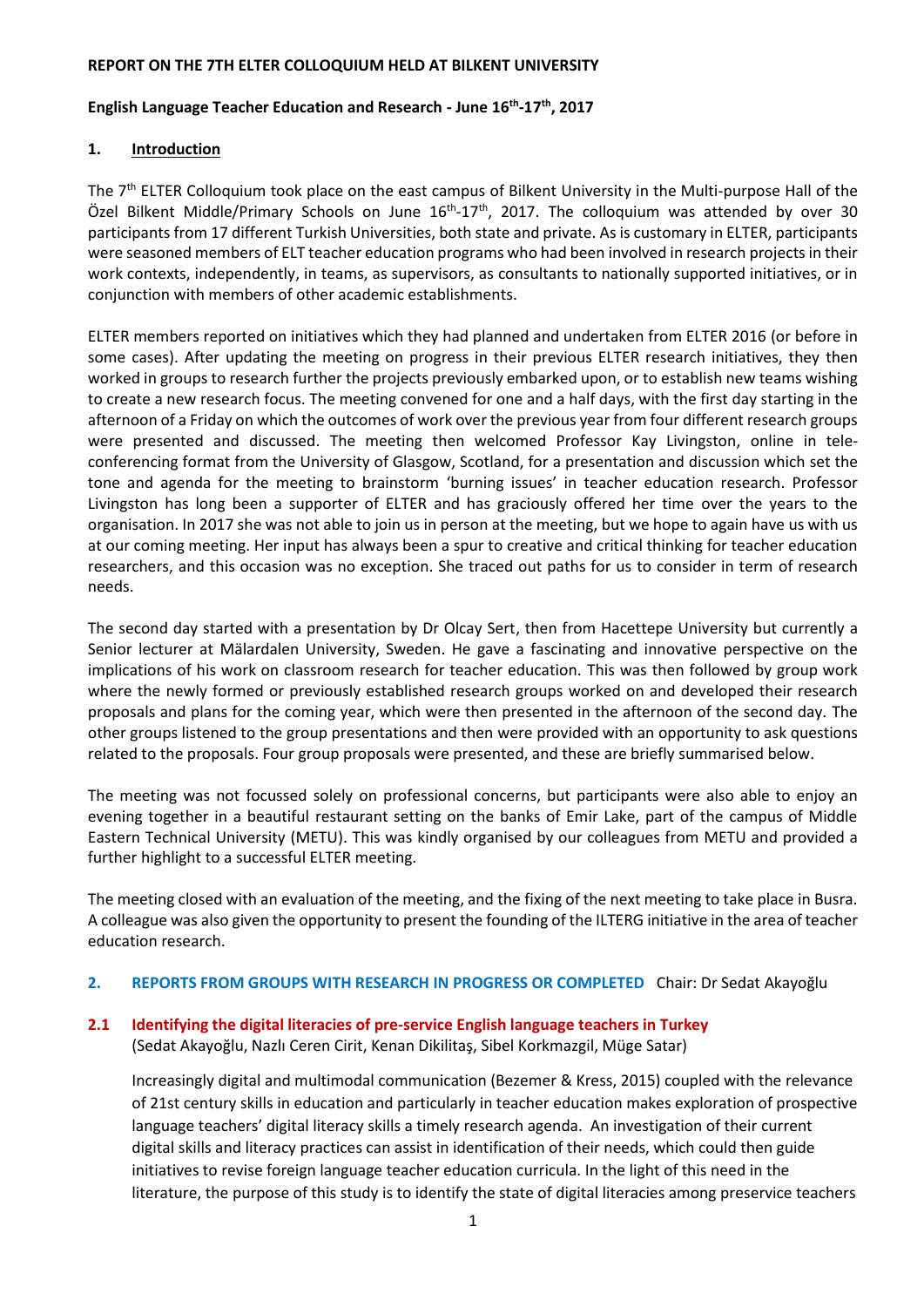and explore the pedagogical purposes of use of digital tools. The research questions of this study are (a) what does 'digital literacies' mean to pre-service English language teachers, (b) how do pre-service teachers identify their own digital literacy, (c) what is the state of digital literacy of pre-service language teachers, and (d) for what specific purposes do pre-service teachers use digital tools in teaching English? The data was collected from 113 senior pre-service teachers enrolled in English Language Teaching Departments at three different universities in Turkey. As a result of the study, the following recommendations were made:

- The findings are based on opinions of the participants, some case studies should be presented in order to examine how they use digital tools.
- More data should be collected in other contexts in order to make a generalization about the digital literacy levels of pre-service teachers in Turkey.
- This study can be replicated with earlier grades of ELT programs and the groups can be compared in order to examine the changes throughout the undergraduate program.
- A follow-up study can be designed to find out to what extent these participants integrate digital tools into their classrooms.

# **2.2 The contribution of the teacher evaluation by students to the professional learning and effective performance of the language teachers**

(Burcu, Gaele, Hilal, Hui, Iryna, John, Simge, Şukran, Yasemin)

The presentation was based on a reading by members of the team of a selected bibliography which had been distributed after the ELTER 2016 meeting in Bolu. This group decided to continue working in this area on day two of the colloquium to be able to carry out a research design. During the year each member of the group had read a number of articles and submitted the salient points of each article to the group. This was then summarised in the presentation on the first day of ELTER 2017. The PowerPoint summarised some of the salient points from the reading under headings as follows:

# **2.2.1 Research Questions – ELTER 2016**

What contribution, if any, does student evaluation of teaching in university language programs through anonymous questionnaires have on the professional learning and effective teaching performance of teachers?

- What are the characteristics of the systems currently in use in the targeted contexts?
- How do different stakeholders perceive the contribution of the performance system to professional learning and effective teaching?

## **2.2.2 Uses of Student Evaluation of Teaching (SET)**

- Summative and/or Formative Purposes, Policing and Learning Purposes
- feedback to improve the quality of teaching, quality of courses and student experience;
- evidence for contract termination/renewal, promotion, recruitment decisions, career progress etc.;
- as a proof of quality insurance of teaching for institutions;

## **2.2.3 Contested Impact of SET**

*Worrisome - Negative impact of SET on teaching /curriculum delivery*

- Does it change performance?
- Is teaching being rated? Or, teachers?
- Teacher Reactions?
- Personal Impacts on Teachers?
- Curriculum impact?

## *Encouraging - SET has a formative effect IF taken seriously*

- Teacher Reactions?
- Improves curriculum?
- Modes of Application?
- Administrative use?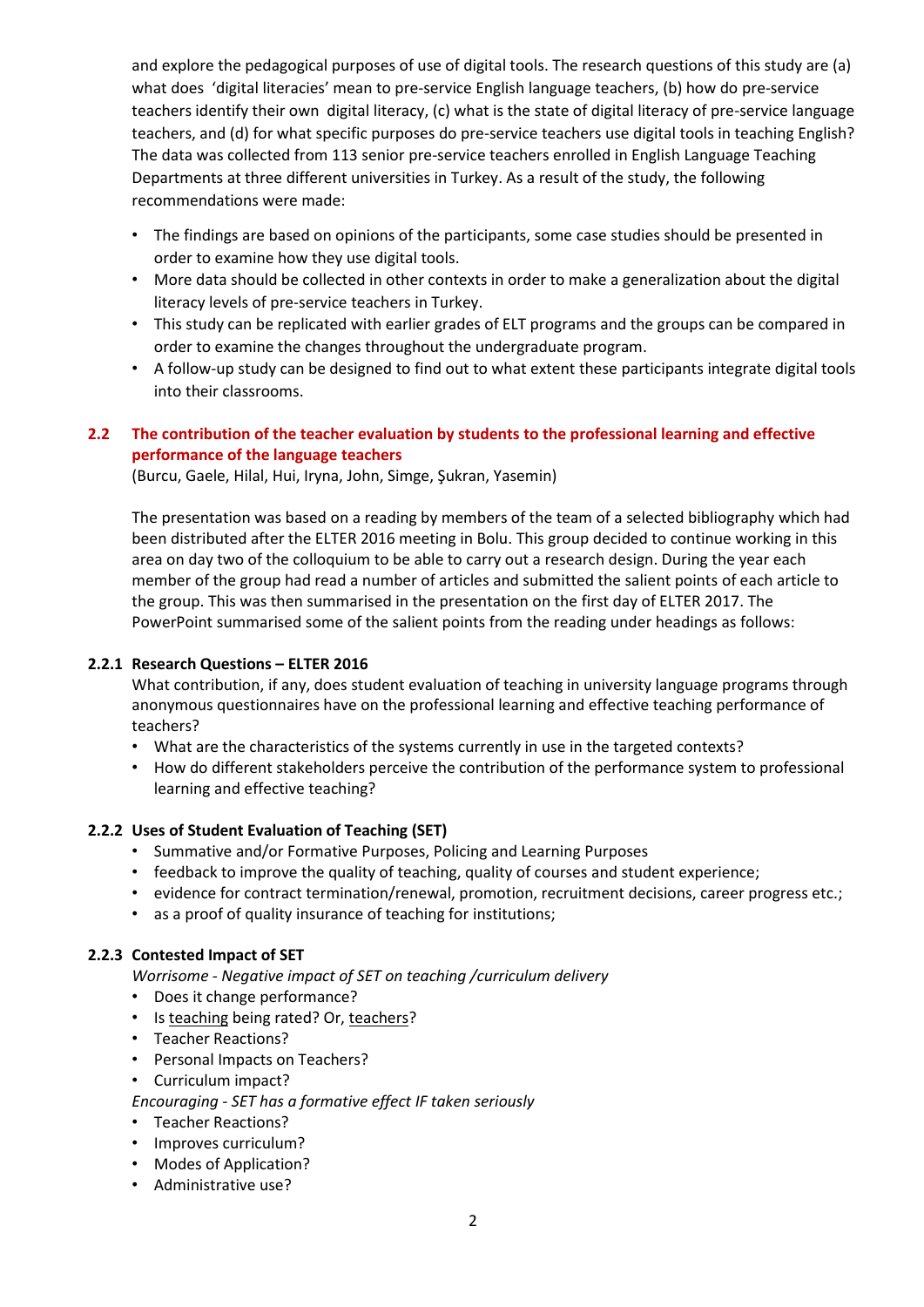• As Information source?

# **2.2.4 The characteristics of SET systems in use**

- Describing the Learning System in Use
	- $\circ$  the characteristics of the current system in use, dimensions to be selected carefully
	- o analysis of content of what effective teaching is, supplemented by literature
- The Breadth of Focus Constituents of Surveys
	- o Course Materials Pedagogy Teacher (teaching?)
	- o Institutional level
- Factors affecting reliability
	- o Can Students Evaluate?

# **2.2.5 Stakeholder Perceptions and Use of SET**

The contribution SET to professional learning and effective teaching

- Non-professional Interpretation of statistical evidence reliability
- Impact of timing validity concerns
- Lack of Empirical Base to Claims Made for SET
- Teacher response to SET scepticism, resistance, anxiety

# **2.2.6 Suggestions for Practice**

- Stakeholders need to understand the benefits of SET for professional learning and effective teaching
- Performance should not to be purely based on teacher classroom behaviour in relation to student learning
	- o Other forms of evaluation such as: self-evaluation, reflective journals, peer review of materials and classroom teaching
	- $\circ$  Feedback should be accompanied by counselling or improvement activities

# **2.2.7 Some Issues**

- Instructors reach a plateau in career where habits ingrained in early career change can be expected
- The effect of quality assurance fades away over time
- Slightly negative correlation between years of experience and student ratings
- Universities reach a stable plateau due to instructor turn-over rate, which impacts teaching standards

# *ISSUES AS A RESEARCH GROUP*

Which lens to view SET through? Theoretical/ Analytical framework?

- Stakeholder Perceptions
- Current Practices
- Examples of Good Practice
- The Impact of SET
- The Uses of SET
- Contribution to Administrative Decision-making
- Etc.

# **2.3 EMI Instructors' self-perception of their competency and the new regulations**

This study aims to investigate the perceptions of EMI lecturers in Turkey regarding their competency to teach the content in English, the new regulations stated by HEC and the potential action plans to ensure the standards stated in the regulations. An online survey consisting of 19 Likert-scale items and 3 openended questions was prepared to collect the data and 67 EMI lecturers working in different universities participated to the study.

The preliminary findings revealed that EMI lecturers need professional trainings to teach the content in English and language proficiency should be re-considered in terms of both lecturers and students in EMI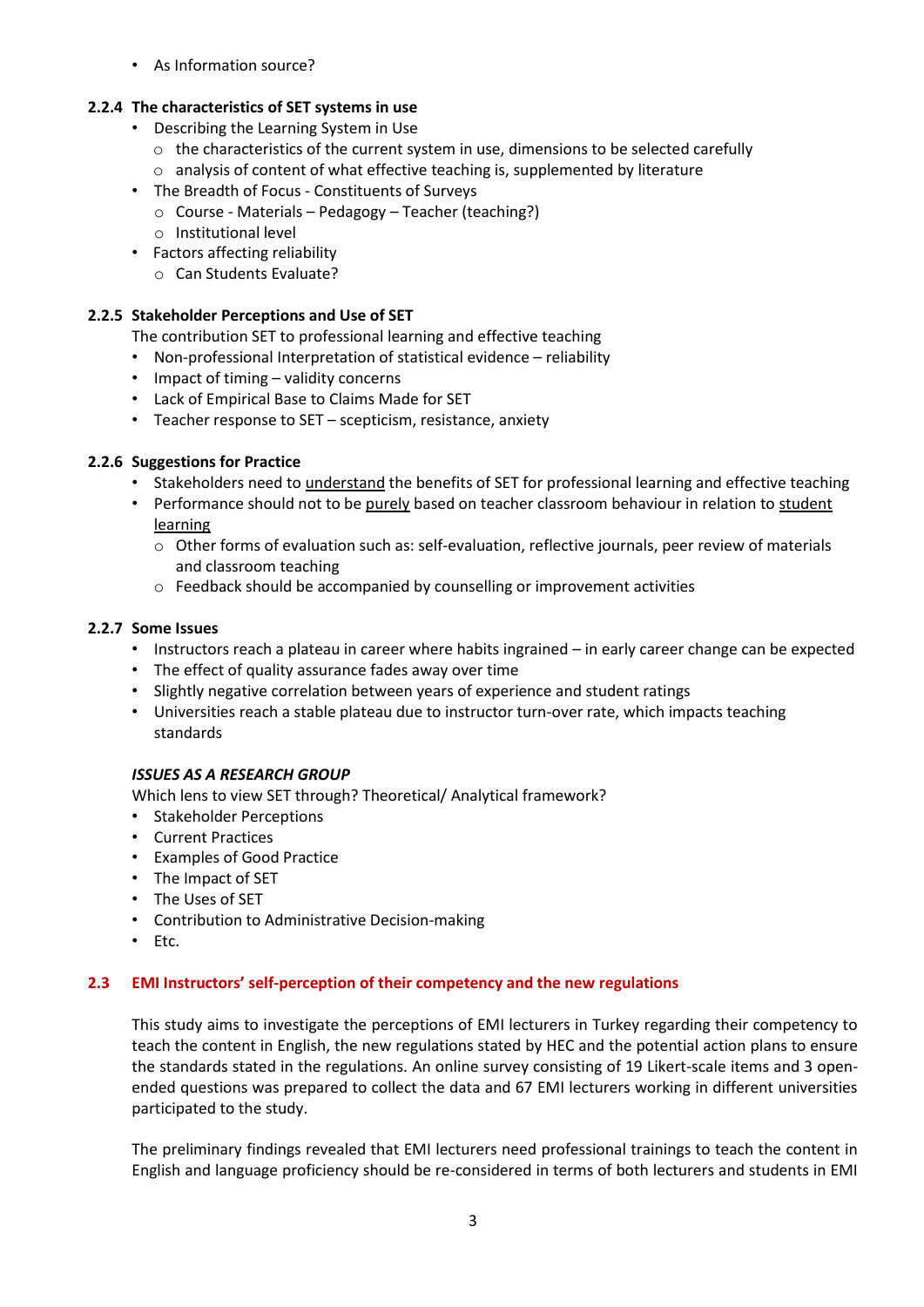departments. It was also found that most of the participants had no action plans to ensure the standards in the new HEC regulations.

## **2.4 Understanding and Improving Practicum Processes at Four Different Settings**

(A. Cendel Karaman, Sumru Akcan, Betil Eroz, Alev Özbilgin, Anıl Rakıcıoğlu-Söylemez)

This study reported the results of a teacher educator self-study exploring the dynamics of professional learning and mentoring among university supervisors, cooperating teachers, and prospective English teachers. Focusing on the improvement of the interactional quality in ELT teacher education programs in four different cities in Turkey, the research found that there is a need for co-constructing visions for professional learning early on in practicum among university supervisors and cooperating teacher.

# **3. BURNING ISSUES IN TEACHER EDUCATION RESEARCH Chair: Professor Gölge Seferoğlu Guest Speaker: Professor Kay Livingston, Glasgow University**

Professor Livingston's talk, delivered from Glasgow through communication technology (SKYPE), encouraged us to look at the future of teacher education and the needs of those practising in the 21st century. She pointed out the key competencies for a teacher need to possess in an environment in which they have to deal with the complexity of change inherent in modern societies. Reviewing the aims of ELTER, Professor Livingston asked us to reflect on the originality, significance and rigour of planned research and to consider the research paradigm which would be the most impactful for our context, and the approach adopted. She connected us to the initiatives taking place across Europe and the commonalities in thinking with a view to supporting teacher development, although the characteristics of the individual contexts (structures, resources, policies, etc.) dictate the speed at which change can take place and the nature of that change. Professor Livingston emphasized the importance of working together collaboratively to create new knowledge linking this to the work undertaken by ELTER.

## **4. BRAINSTORMING OF BURNING ISSUES IN TEACHER EDUCATION RESEARCH Chair: Dr Tom Godfrey**

The brainstorming session came up with 7 potential research area groups to which members could join order to develop a more detailed research project to be carried out over the 2017-18 academic year. A few extra suggestions were put forward. Members of the colloquium were then asked to align themselves with a group that represented an area of interest that they would like to be part of.

# *GROUP 1 – STRATEGIES FOR TEACHER EDUCATION*

Research related to the aims listed in the MoNE 2017 strategy document:

- Promoting higher standard teachers
- Developing lifelong learning for teachers
- Improving the perceptions of the teaching profession What can be done to improve T. Ed. practices? Which areas do teachers need to focus on to develop themselves?
- Ask stakeholders for their opinions on how can change perceptions
- Data from teachers, academicians, etc
- Perhaps develop a model

## *GROUP 2 – IMPACT OF TPACK*

• Impact of TPACK – Technological, Pedagogical, and Content Knowledge

## *GROUP 3 – STUDENT PERCEPTIONS OF HIGHLY EFFECTIVE TEACHERS*

Researching Student Perceptions of Highly Effective Teachers

• Following teachers who are graded highly and finding out why from students (from teachers themselves, too)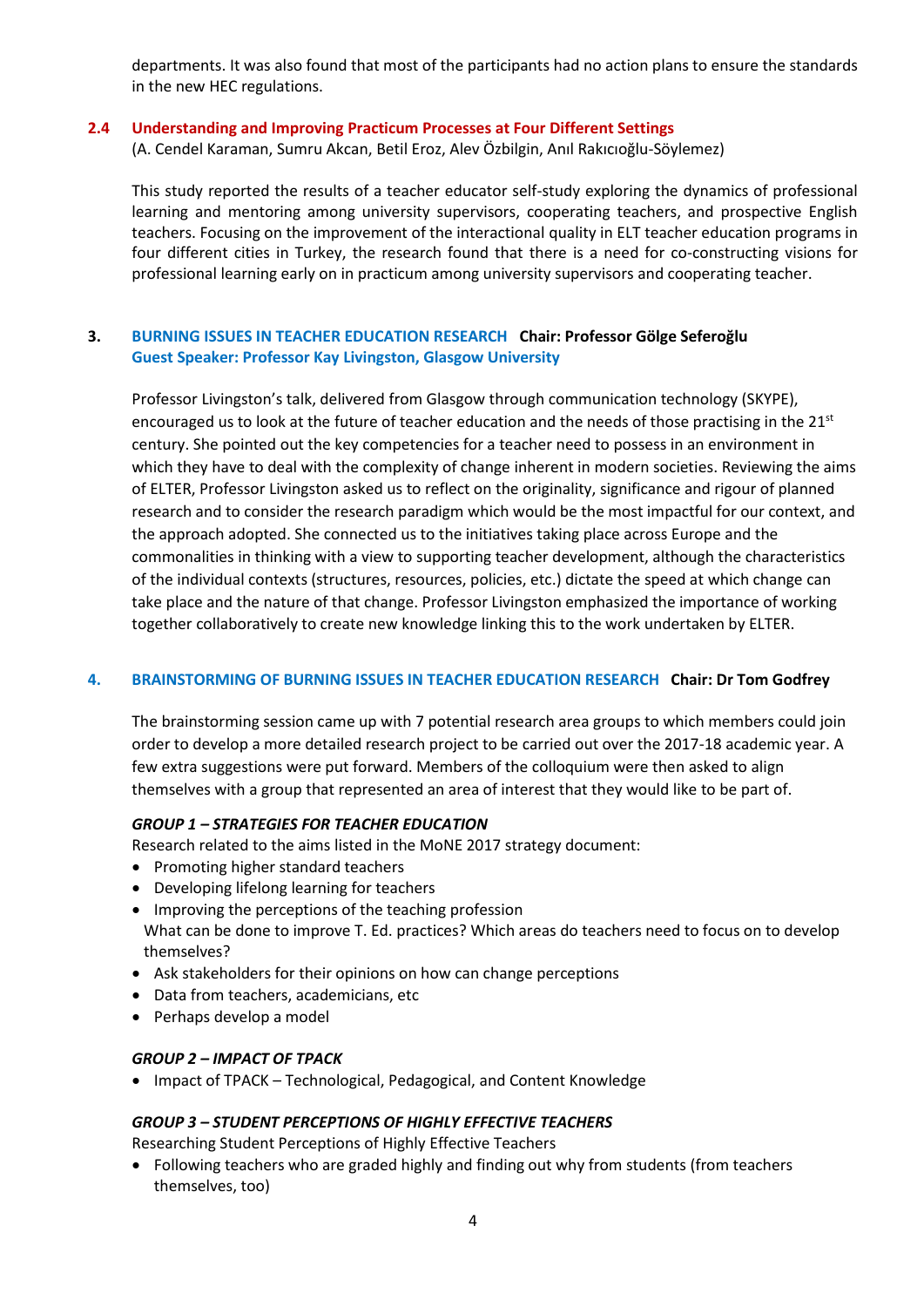- *The effect of discourse on Teacher Evaluation by Students*
- Using VEO to analyse classroom, working with pre- and in-service teachers

# *GROUP 4 – STAKEHOLDER EXPECTATIONS AND REALISATION IN THE PRACTICUM*

Researching expectations at beginning and frustrations throughout the practicum experience (loss of ideals, potential clash of expectations etc.)

- Interviews, bottom-up, qualitative (expectations from different perspectives)
- Over one year (interviews at end to see how expectations are met, etc.)
- student teachers, mentor, supervisors in 3 cities

# *GROUP 5 – THE USE OF VEO TO FACILITATE TEACHER LEARNING*

In what way does the use of VEO facilitate professional development opportunities of student teachers? How does VEO, if at all, help student teachers be better decision-makers through this process?

- Data: Gazi, METU, Bog, NC METU
- Classroom interactional competence of student teachers
- Journals, observations, recording, interviews before and after with teachers participating in the project

# *GROUP 6 – ATTITUDES TO PROFESSIONAL DEVELOPMENT DURING TEACHER CAREERS*

How do in-services teachers at different stages in their careers exhibit attitudes towards ongoing professional development? An inquiry into why some teachers are more open than others to involvement in an ongoing learning process

- Looking at the current practices with in-service teachers
- Look at best practice/ good teaching examples
- Relationship with CTs, candidates, plus supervisors
- Diverse and open group

## **OTHER SUGGESTIONS**

- 1. Impact of students' feedback on pre-service teachers' practicum experiences
- 2. Meta-analysis of research practices in Second Language Teacher Education in the Turkish context
- 3. Teacher burnout
- 4. Ice breakers of pre-service and in-service teachers
- 5. Flipped classroom at pre-service level

## **GROUPS TO PRESENT (10 Mins)**

- Purpose
- Research Questions
- Methods
- Timeframe

# **5. IMPLICATIONS OF CLASSROOM RESEARCH FOR TEACHER EDUCATION Chair: Assoc. Prof. Sumru Akcan. Guest Speaker: Dr Olcay Sert, Hacettepe University**

Dr Olcay Sert introduced us to his work, connected to conversation analysis and classroom discourse, in a fascinating and motivating presentation. He pointed out the importance of classroom research for teacher education and how, if we know what we are doing in the classroom, then we can start teaching better. The classroom involves multi-tasking, instant decision-making, effective interaction – the question remains whether we can teach these factors to teachers and improve their Classroom Interactional Competence (CIC). He made us aware of the possibility of watching soundless behaviour in the classroom using modern technological tools.

In the same way that microscopic patterns emerge in heart cells (illustrated with a video), microscopic patterns emerge in the classroom while teaching. A combination of learning from Interactional Analysis,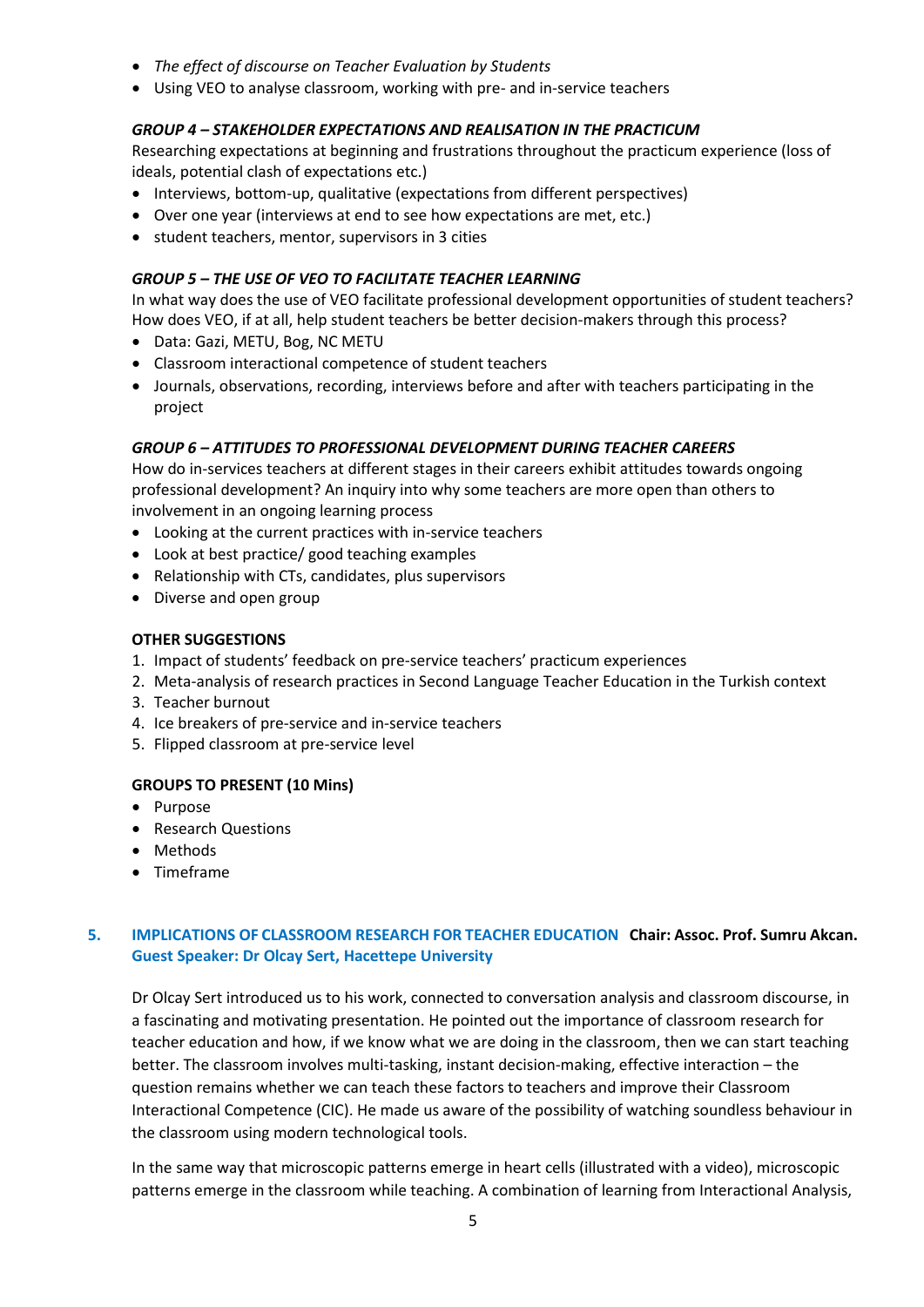Discourse Analysis, Critical Discourse and Conversational Analysis allows us to see the classroom in a new light with the help of Video Enhanced Observation (VEO). Classroom International Competence (CIC) can be enhanced in the L2 classroom by a focus on maximising interactional space, shaping the learner contribution, effective use of eliciting and gestures, effective management of the use of L1, and managing insufficient language knowledge or competence on the part of learners.

VEO, a downloadable mobile app, can serve to record real classroom practice when installed in a nonobtrusive way in the classroom as the basis for critical self-reflection, evidence-based mentoring, or peer feedback practices. Dr Sert explained his IMDAT model (see his 2015 publication for a deeper insight – *Social Interaction and L2 Classroom Discourse*) and how focusing on micro-patterns through dialogic and critical reflection can develop CIC. The app has the possibility to tag moments in interaction, to measure time, to analyse activities, and provides the opportunity to review observed behaviour.

Experience with the VEO tool enriches reflection, and evidence suggests it is a powerful change initiator. The implications for research and practice were summarised, with potential for impact on practice in the areas of: data led teacher education; action research for teachers; visual, experiential, reflective and microscopic feedback; reflective practice and peer feedback; teacher language awareness and CIC. Participants were referred to the VEO project at<https://veoeuropa.com/>

Dr Sert later joined one of the research groups which decided to work on VEO as the basis for a research project in pre-service Teacher Education.

# **6. PRESENTATIONS OF INDIVIDUAL GROUP RESEARCH PLAN OUTLINES CHAIR: DR JOHN O'DWYER**

# **6.1 GROUP 1 - Preparing Context-aware PTs**

(Gölge Seferoğlu, Zeynep Ölçü Dinçer, Sibel Korkmazgil, Gözde Balıkçı, Gülden Taner)

#### **6.1.1 Setting the scene**

According to the goals of MoNE Strategy Document:

- 1st aim: «Educating high quality teachers»
	- o Context aware
	- o Well prepared for the potential workplaces
- 3rd aim: «changing the perceptions about teaching profession and enhancing the status of the profession»
	- $\circ$  To take remedial measures in order to address differences across regions and institutions
		- → Years of service: SouthEast: 6.4 years, Aegean: 14,2

Şırnak: 1.8 years İzmir: 15.6

- $\rightarrow$  Remedy: Empoying teachers on short-term contracts
- $\rightarrow$  Remedial Measure: Teacher rotation and incentives/ financial/accomodation

TOP DOWN: Focuses on administrative issues and policies only

## **6.1.2 Purpose of the Study: Addressing the merging points of AIM 1 and AIM 3:**

Short-term:

- Defining the current perceptions of PTs about working in different settings/regions as an EFL teacher.
- Increasing awareness to teach English in different regions & institutions
- Enhancing PTs' adaptation and coping strategies in their early career stages

## Long-term:

• Developing suggestions for improving teacher (education) quality & efficient use of teacher workforce in high-priority contexts (teacher rotation)

## **6.1.3 Research Questions**

- What are PTs perceptions regarding working as a professional EFL teacher in high-priority contexts?
- How confident/competent they feel to work in such contexts in their early career stages?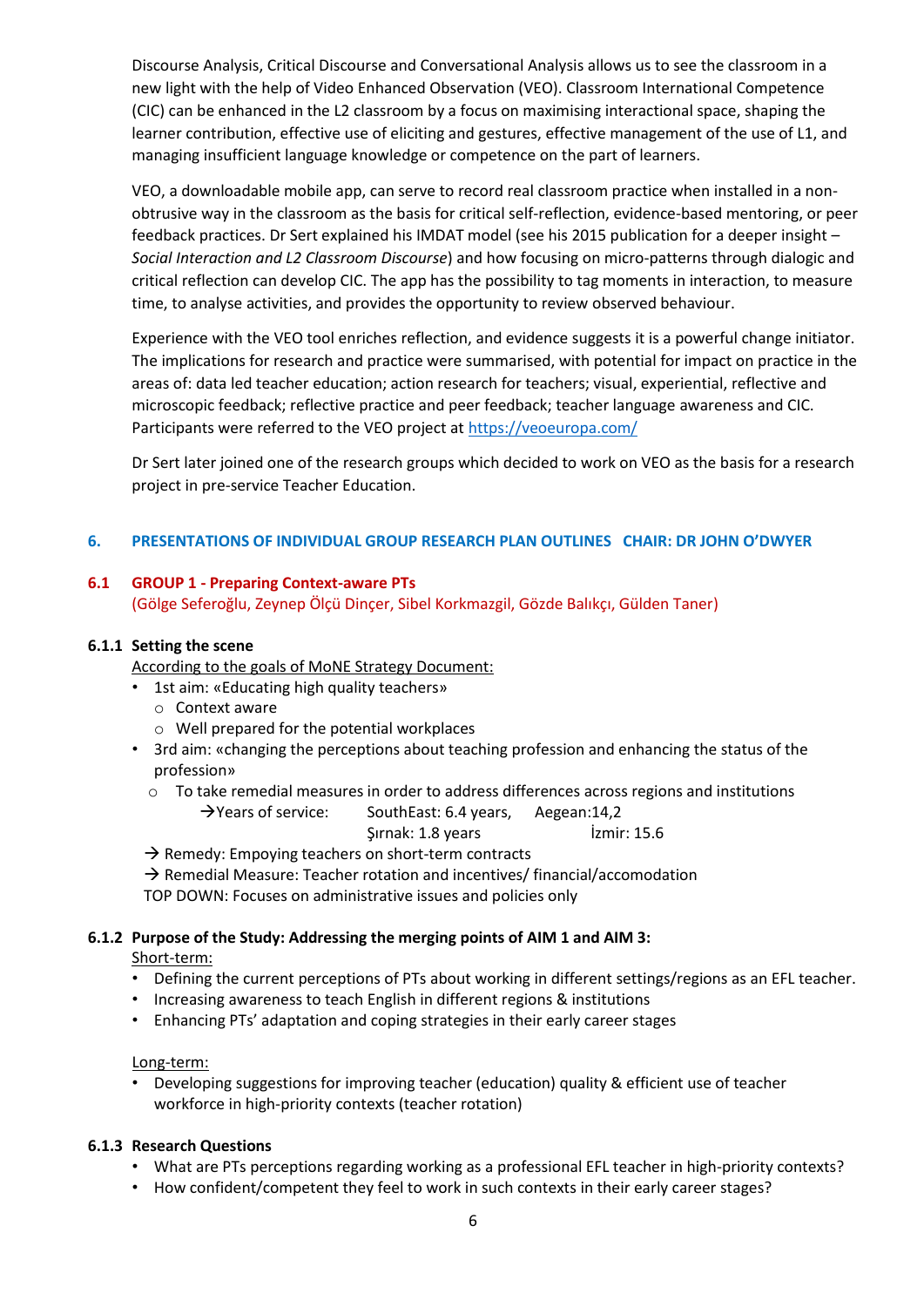• What are the effects of a case-based training on PTs' perceptions in working in high priority contexts?

# **6.1.4 Methodology: Qualitative case study**

Participants:

• PTs enrolled in practicum courses at 3 universities located in mid- Anatolian region (15 PTs from METU, Erciyes and Cumhuriyet)

Research Design:

- 5-6 representative teaching contexts across different regions
- Novice in-service teachers video-record their contexts, share experiences
- integrating these cases as a reference for discussion & promoting critical and reflective thinking to prepare context-aware teachers

Instruments:

- 1.Semi-structured interviews before&after training (1st & last week)
- 2.Pre-&Post-focus group interviews (in-class) for each case (b&a videos)
- 3.Reflective journals

# **6.1.5 Timeline**

- **September – November 2017** Designing the practicum, collecting videos, literature review
- **December – January 2017** developing and piloting instruments
- **February – March 2018** pre-training interviews
- **Mid-march – May 2018** training & case focus group interviews each week
- **May 2018** post interviews
- **June 2018** data analysis and reporting

# **6.2 GROUP 2: Proposing a CALL syllabus for ELT programs in Turkey** (Nazlı Ceren Cirit ….)

## **6.2.1 Purpose:**

To develop and design a CALL/TELL syllabus for ELT programs in Turkey

# **6.2.2 Research Qs:**

What are the needs, wants & lacks of ELT pre-service teachers in terms of CALL/TELL skills? How are CALL/TELL skills being currently taught in ELT programs? How are the needs of ELT pre-service teachers met with the current ELT syllabi? To what extent does this syllabus work in practice?

# **6.2.3 Methods/Procedures:**

Design-based research: "a systematic but flexible methodology aimed to improve educational practices through analysis, design, development, and implementation, based on collaboration among researchers and practitioners in real-world settings, and leading to contextually-sensitive design principles and theories (Wang and Hannafin, 2005, p. 6) Questionnaire /Structured interviews:

- 1. in order to identify needs/wants & lacks
- 2. Collection, content analysis and comparison of syllabi across ELT programs in Turkey
- 3. Evaluation of these syllabi to see whether they meet the wants and lacks of ELT pre-service teachers
- 4. Design and implementation of a CALL syllabus

## **6.3 GROUP 3 STUDENT PERCEPTION OF INSTRUCTOR EVALUATION**

(John, Yasemin, Simge, Gizem, Sukran, Hilal, Iryna)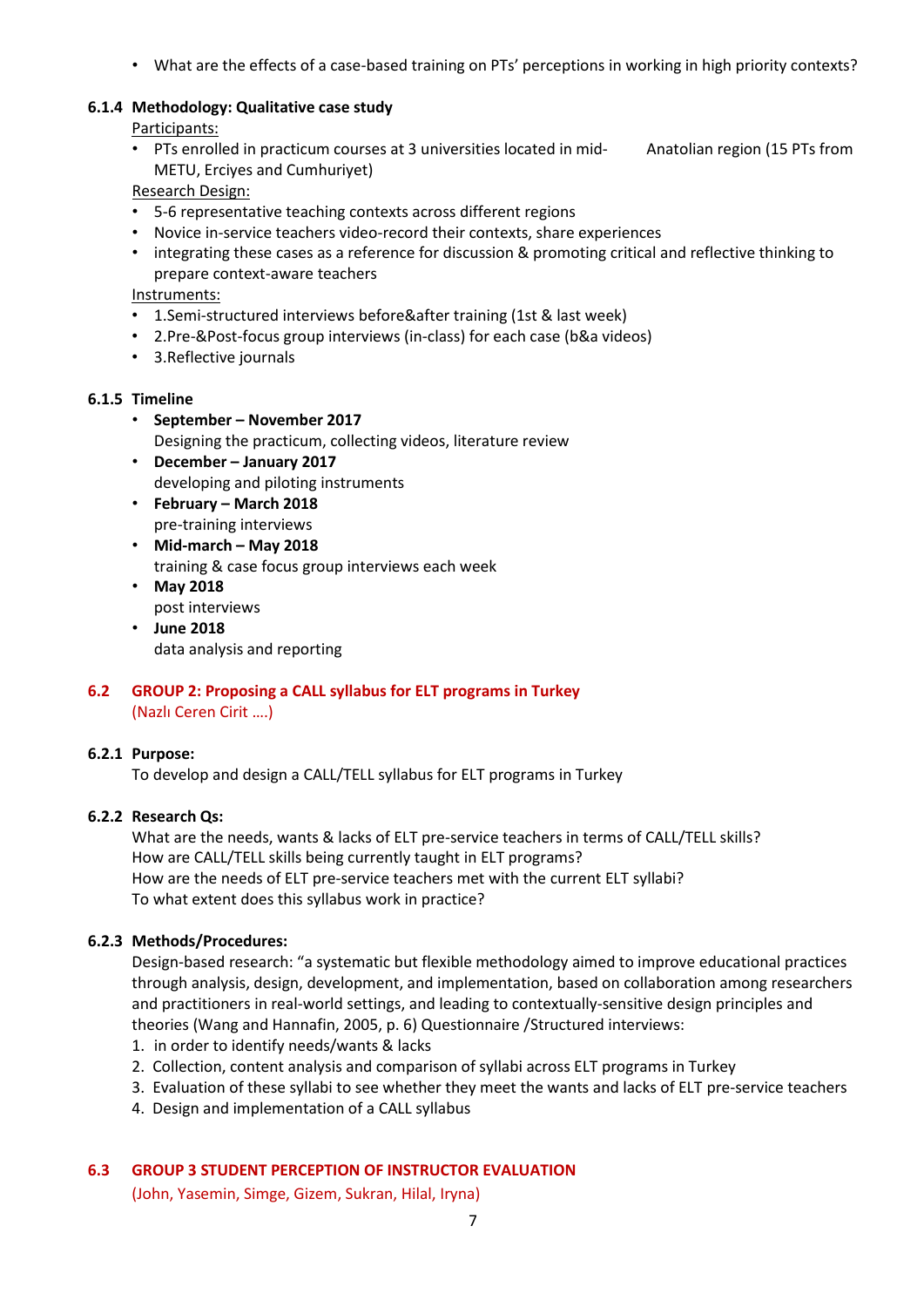# **6.3.1 Purpose**

• Gap in the literature on Student perceptions

# **6.3.2 Research Questions**

- What are the characteristics of the systems currently in use in the targeted contexts?
- What contribution, if any, does student evaluation of teaching in university language programs through anonymous questionnaires have on the professional learning and effective teaching performance of teachers?
- How do different stakeholders perceive the contribution of the performance system to professional learning and effective teaching?

# **6.3.3 Research design**

- Qualitative research paradigm
- Interpretative, transactional
- Transformative

# **6.3.4 Data Collection**

- Semi-structured Interviews (L1)
- Purposeful sampling (initial years & senior students)
- Personal-situated learning
- Semi-structured interview questions
	- 1. Think about a teacher who has positively affected you. What in your opinion makes an affective teacher?
	- 2. How do you feel about evaluating your teachers/instructors?
		- Do you think students should evaluate teachers?
		- Are you happy with the current tools used to evaluate teachers?
		- How else would you like to evaluate your teachers?
	- 3. What factors affect your evaluation of your teachers (Course grade, personal relationship, challenge, time on the course, etc)
	- 4. How far do you think your evaluation impact your teachers' teaching?

## **6.4 GROUP 4: The use of VEO to facilitate teacher learning in the practicum**

Assoc. Prof. Dr. Betil Eroz Tuga, Assoc. Prof. Dr. Sumru Akcan, Assoc. Prof. Dr. Cendel Karaman, Asst. Prof. Dr. Olcay Sert, Dr. Alev Ozbilgin, Dr. Nazli Gungor

## **6.4.1 Purpose:**

to examine the contribution of VEO to prospective language teachers' professional development and teachers' language awareness

## **6.4.2 Research Questions:**

- 1. In what ways does the use of video-enhanced observation facilitate the professional development of prospective language teachers?
- 2. How does video-enhanced observation contribute to the development of teacher language awareness?

## **6.4.3 Research Design**

Setting: Participant prospective teachers are from METU, METU NCC, Gazi and Bogazici Universities. They attend school experience and practicum teaching courses during the 2017-2018 fall and spring terms.

Participants: 3 prospective language teachers from each university in Turkey and Northern Cyprus. Sampling: Participants will be chosen based on the criterion-based sampling technique. The criteria are volunteering to invest extra effort in reflection and professional development, and being open to professional development.